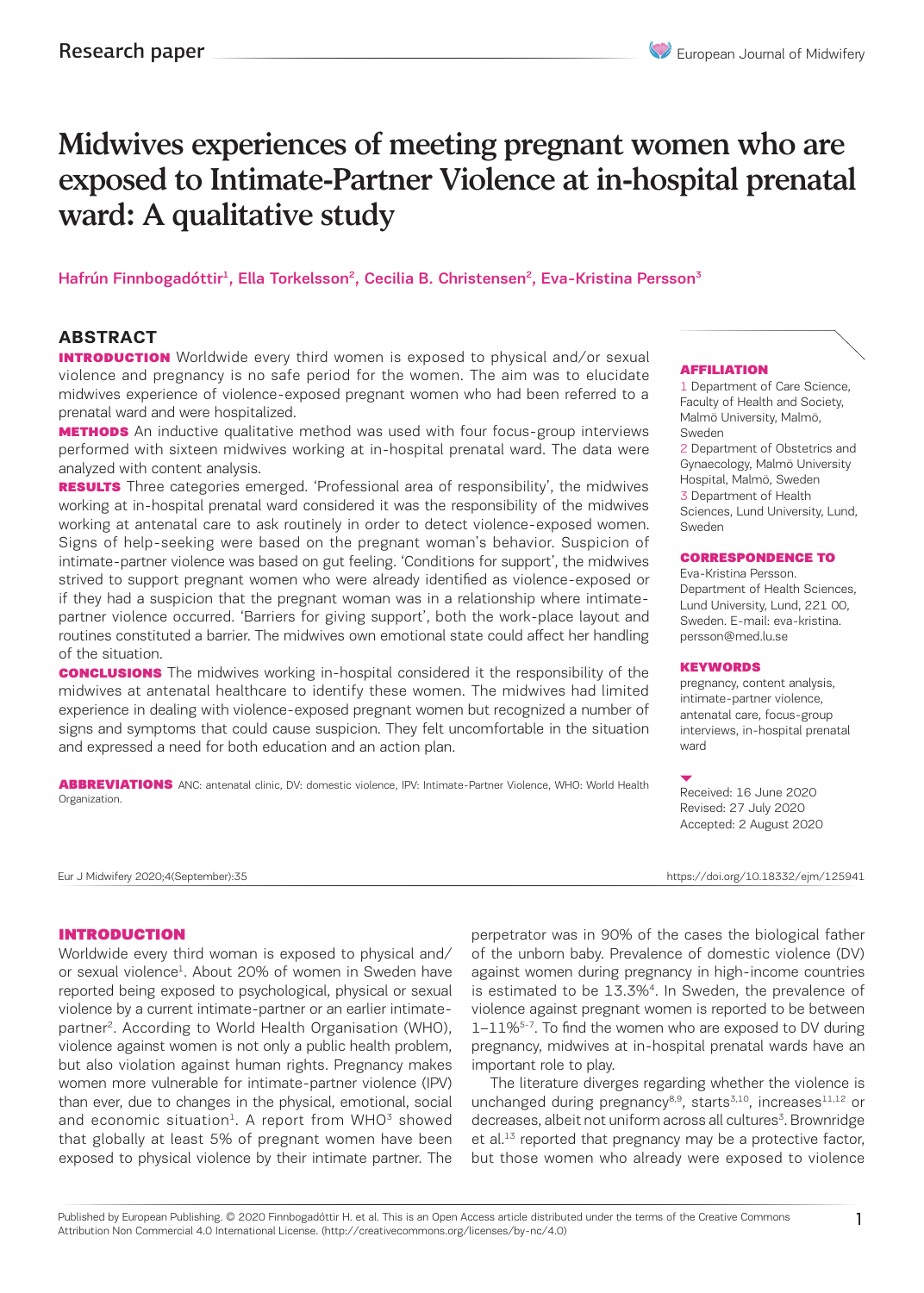during their pregnancy had greater risk of being exposed to all types of violence and especially rougher violence. A study from Sweden reported that the prevalence of DV increased from 1% in early second trimester to 2.5% at the time-point for birth<sup>5</sup>. Finnbogadóttir et al.<sup>14</sup> showed that violence-exposed women are reluctant to leave the perpetrator during the pregnancy and struggle to survive for the sake of the unborn baby. Even though, the thought of the unborn baby may give the mother-to-be a hope for a change in her life $14,15$ . Due to shame and guilt, pregnant women chose not to reveal their difficult situation to anyone<sup>14,15</sup>. Spangaro et al.<sup>16</sup> showed that a direct clear question from a midwife, who the women trusted, could be a turning point to talk about the violence. This is in line with the description of a good midwife by Halldórsdóttir and Karlsdóttir<sup>17</sup> who among other things, described a good midwife's interpersonal competence as capable of empowering communication and partnership with the woman and her family.

A history of violence, to be single, or living apart<sup>4,11</sup>, having a low education level, and an unplanned pregnancy, have been identified as risk factors for exposure to DV during pregnancy<sup>4</sup>. A systematic review demonstrated the association between prenatal depression, anxiety, post-traumatic stress disorders and a history of violence, especially during pregnancy $18$ . Also, a bigger longitudinal cohort study from Sweden supports a strong association between being exposed to violence during pregnancy and depressive symptom $s^{11,19}$ .

Personal exposure to violence during pregnancy has a negative impact on both the mother-to-be and the unborn baby's health<sup>14,18</sup>. An increased risk of hospitalisation due to obstetrical complications<sup>20,21</sup> and caesarean section<sup>21,22</sup> has been shown. There is an increased threat of abortion before gestation week 22, premature rupture of membranes, antepartum and postpartum bleeding<sup>23</sup>, as well as an increased risk for premature birth, small for gestational  $age<sup>24,25</sup>$  and low-birthweight babies<sup>25</sup>. An association has also been reported between exposure to violence during pregnancy and depressive symptoms<sup>5,18,20</sup>.

Taft et al.<sup>26</sup> made a systematic review of the literature that supports that a routine enquiry about DV during pregnancy increases the rate of detection, but there is insufficient evidence for the long-term benefits of asking routinely<sup>26</sup>. Another systematic review by Jahanfar et al.<sup>27</sup> reported insufficient evidence regarding the effectiveness of interventions for DV in relation to pregnancy outcomes.

In Sweden, midwives have an important role in both identifying IPV and preventing all sorts of health risks<sup>28</sup>. In order to increase the prerequisite of detecting IPV, it is recommended that all women attending antenatal care should be asked routinely about their experiences of violence. A plan of action when the women answer positively should exist<sup>29</sup>. The Swedish Society of Obstetrics and Gynecology (SFOG) (2016) also stipulates that all pregnant women should be offered at least one individual visit without her partner, during the antenatal care period.

It is difficult to identify a pregnant woman exposed to

violence by meeting her only once<sup>30</sup>. Lack of personnel and time, uncertainty about how to ask the relevant question $31$ and the partner's presence<sup>32</sup> are barriers to identifying vulnerable women who are exposed to IPV. Finnbogadóttir et al.<sup>32</sup> also showed that the midwives own experiences and attitudes could be obstacles. They also pointed out that the midwife can be worried about how a trusting relationship with the pregnant woman may be affected. The lack of education, written guidelines and how to document cases resulted in difficulties for the staff to cope in situations where violence was disclosed. However, midwives consider the question about the exposure of IPV an important task and that they feel they will let the woman down if they do not ask the sensitive questions (ibid). A systematic review by O'Doherty et al.<sup>33</sup> showed that asking routinely increases identification of women who are vulnerable and pregnant, and they are more likely to reveal their situation to a midwife than in any other healthcare situation. Utilization of healthcare services by violence-exposed women is high and may provide the only contact opportunity with authorities<sup>1</sup>. The healthcare system has a significant responsibility to reveal exposure to violence and offer support and treatment<sup>34</sup>. According to the National Board of Health and Welfare regulations and general advice about IPV, all healthcare personnel have to ask questions about exposure to violence when suspicion arises<sup>28</sup>. The aim of the present study was to elucidate midwives experience of violence-exposed pregnant women who are referred to an in-hospital prenatal ward.

#### **METHODS**

An inductive qualitative method was chosen. The data collection was performed with focus-group interviews<sup>35</sup>. The inclusion criteria were midwives who had clinical experience at an in-hospital prenatal ward for at least one year. By using focus-group interviews, the midwives were encouraged to discuss with each other, as freely as possible, their clinical experience of pregnant women who were patients at inhospital prenatal wards and possible survivors of IPV. The interviews were analysed with thematic content analysis according to the Burnard et al.<sup>36</sup> study.

#### **Setting and participants**

Midwives from four in-hospital prenatal wards from different geographical areas in southern Sweden were recruited. One of the wards was specialized in prenatal obstetrical complications and observations, while the others were combined prenatal and postnatal care.

#### **Recruitment**

The information about the study was given both orally and written at a workplace meeting by the two interviewers. No recruitment took place at that time. The heads of the inhospital prenatal wards acted as gatekeepers and suggested a date and time for the focus-group interview, which fitted the work load. Thereafter, the expected participants were contacted by the interviewers to ask if they wished to participate in the study. In direct connection to the focus-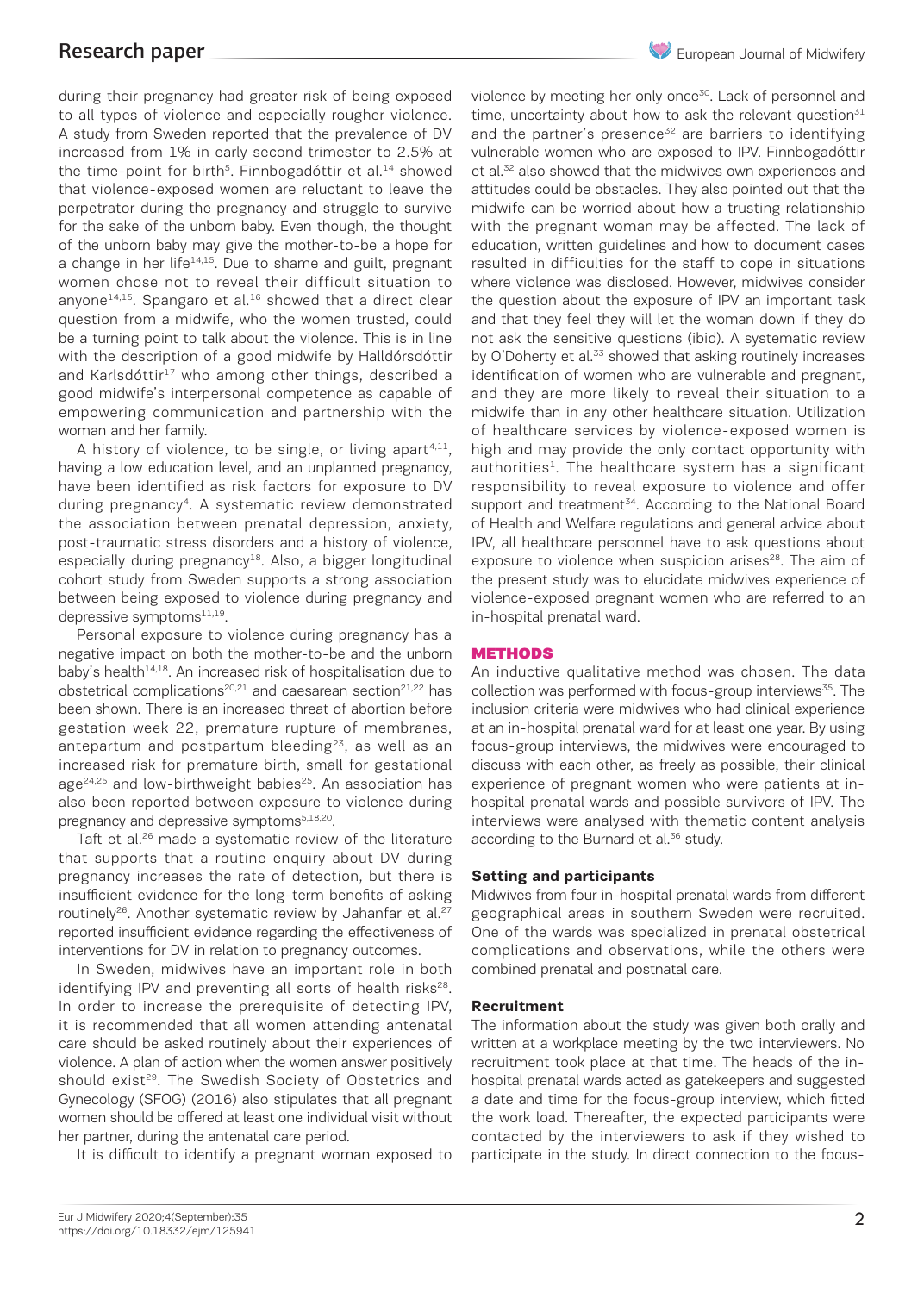

group interview, the participants gave their written consent. The interviews were conducted at the workplace and during working hours. The Advisory Committee for Research Ethics in Health Education at Lund University, Sweden, provided an advisory statement prior to the study (Diary number: VEN 41- 16). The study was conducted in compliance with the ethical principles of the Declaration of Helsinki<sup>37</sup>. The respondents were informed that participation was voluntary and that they could withdraw their participation whenever they wished.

### **Data collection**

Four focus groups with 2–7 midwives in each were conducted and totally sixteen midwives participated. dividing it into subcategories, categories and themes, until consensus was reached. Thereafter, the coherent text, which describes the content of the categories, was written together. Finally, quotations that captured the essence, from both the individual respondents and the dialogue interactions, were chosen from the entire text to confirm credibility.

#### RESULTS

Three categories, with three subcategories each, emerged in the analyses. The categories were: 'Professional area of responsibility', 'Conditions for support' and 'Barriers for giving support' (Table 1).

### *Table 1. Categories and subcategories of responsibility and support*

| <b>Professional area of responsibility</b> | <b>Conditions for support</b>    | <b>Barriers for giving support</b>  |
|--------------------------------------------|----------------------------------|-------------------------------------|
| Displacement of responsibility             | Generating confidence            | Organisational conditions           |
| A cry for help                             | Offering help                    | Lacking guidelines and education    |
| Having a gut feeling                       | Protecting both mother and child | Influenced/affected by own feelings |

The respondents had work experience of 3.5–34 years (mean 13 years) and had worked in perinatal wards for 2–25 years (mean 11 years). The majority had clinical experience in caring for violence-exposed women. Three of the respondents had only theoretical knowledge and no personal experience of meeting violence-exposed women. All the interviews were performed by two of the authors (ET & CBC) and they alternated as a moderator and an observer. The interviews started with the overreaching question: 'Would you please tell us about how you, as a midwife, work with pregnant women who are exposed to intimate-partner violence?'. Follow-up probing questions were used, such as: 'Could you please tell me more about that situation?' or 'Can you please develop this further?'. The interviews were audio recorded and lasted between 30 to 52 minutes with a median of 44 minutes.

#### **Data analysis**

The data analysis was performed using content analysis inspired by Burnard et al.<sup>36</sup>. Initially, each interview was listened to several times to get a perception of the content. Thereafter, the interviews were transcribed verbatim and were read through thoroughly several times. Notes about the character of the text were created in the margin. Superfluous text was considered as marginal.

An initial coding framework from the interview transcripts was made to facilitate further data processing. Open-coding, theories or phrases that summed up what was being said in the text was performed. Two of the authors (ET & CBC) completed the initial open-coding with support from the first author (HF). The final coding framework was made after reduction of the categories in the initial coding framework. Afterwards, all the co-authors discussed the coding and analysis of the text material,

### **Professional area of responsibility**

This category included three subcategories: 'Displacement of responsibility', 'A cry for help' and 'Having a gut feeling'.

#### Displacement of responsibility

The midwives expressed a sense of security that their colleagues in ANC (antenatal care) are required to ask all women about their experience of DV and meant that it was their responsibility to ask this sensitive question. If documentation from ANC about IPV had been done, their own suspicions could be confirmed. Questions about IPV were not asked routinely at the in-hospital perinatal wards, only when suspicion arose.

'I don't think I have ever asked. We don´t ask - I think it´s done at the ANC where those questions are asked. So you perhaps ask there, but…'. (Midwife 14)

'They should always ask. They ask: Do you smoke? Do you drink alcohol? Have you been exposed to violence? It´s kind of a routine'. (Midwife 15, Focus group 4)

At the same time, the midwives expressed awareness about the possibility that there was a great number of unreported cases of violence-exposed women. The midwives mentioned that despite official recommendations to ask all women this delicate question, many colleagues still refrained from doing so and that violence-exposed women did not necessarily answer honestly about ongoing abuse. The midwives thought that it may be easier to disclose violence exposure when it had stopped. They also discussed that violence-exposed women most likely had passed through the healthcare system without telling anyone about it.

'That you don´t notice it, it´s not because you can´t. Nothing has been done for ages, you think it should have been noticed previously'. (Midwife 3, Focus group 1)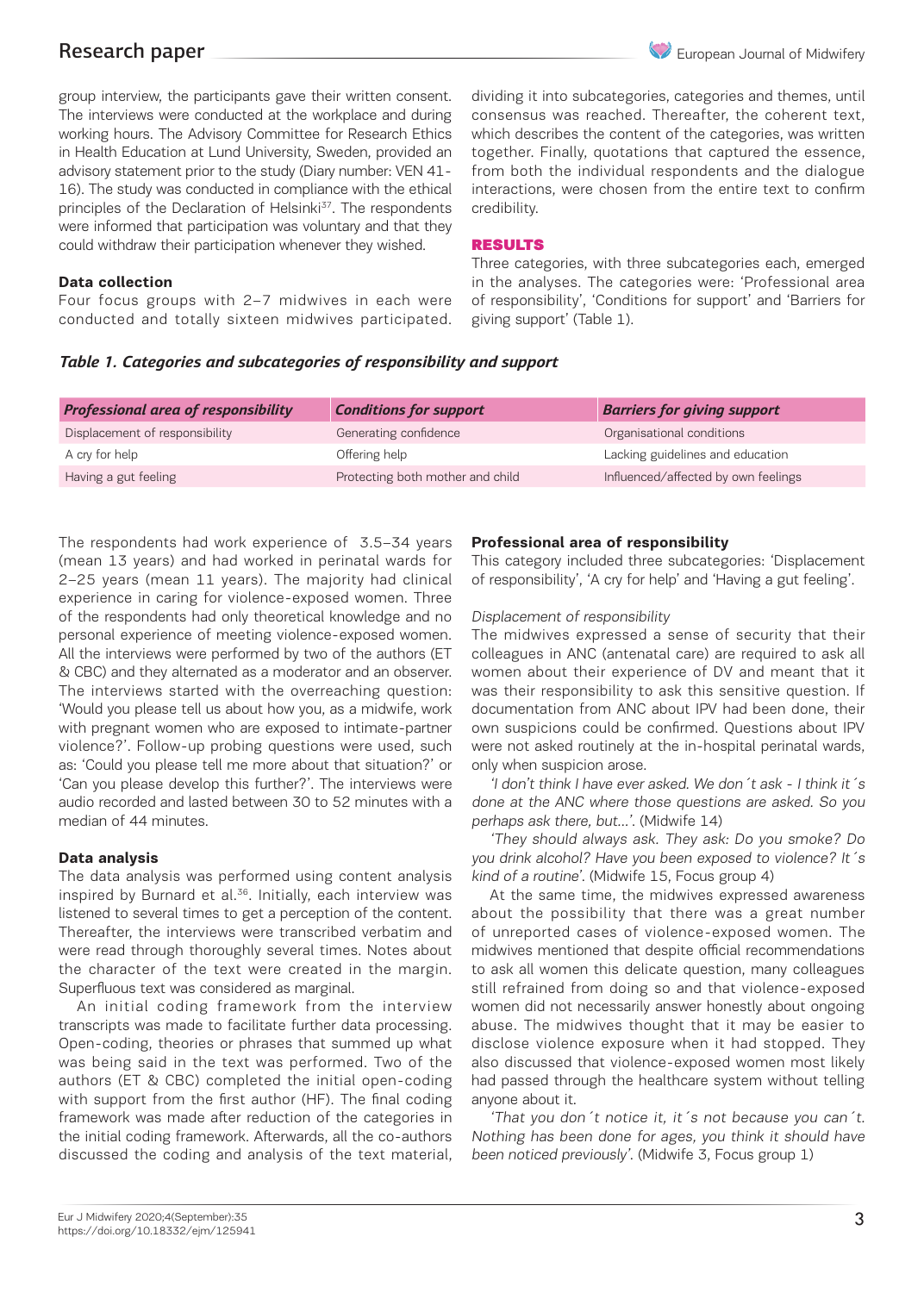#### A cry for help

Suspicion could be aroused about IPV if the midwife noticed in the case notes that the pregnant woman continually had failed to arrive to planned antenatal visits or had sought care several times without apparent medical reasons, or if she wanted to be discharged from hospital before it was recommended. The midwives discussed that some women may look for care at several different healthcare clinics. This can be due, on the one hand, to the women's wish to be anonymous and, on the other, for her wish for the situation to become apparent. If the woman wished confidentiality, could doubts about IPV arise? In the discussions, the midwives kept apart the reason for the original contact with healthcare and the eventuality of exposure to IPV. It was expressed that inpatient-care pregnant women were admitted due to pregnancyrelated complications. At the same time, several common pregnancy-related complications were mentioned as possible effects of IPV, such as reduced foetal movements, bleeding or hyperemesis. Visible injuries such as bruises or burns on the body, face or arms appeared as clear signs of violence in a close relationship. When the woman was asked about the injuries, she often glossed over them by saying that she had fallen. The midwives identified pregnant women with substance abuse, those with psychological ill health or foreign born, as special exposed groups.

'… they have really vomited up to the end of pregnancy and it was just anxiety and fear that made them vomit so much and they couldn´t differentiate between hyperemesis or if it was something else. Something else behind it'. (Midwife 7)

'They get a chance to be away from home, be in a safer situation because they are often in hospital for a long time'. (Midwife 11, Focus group 3)

#### Having a gut feeling

A suspicion about violence in close relationships was often based on a feeling that arose from the behaviour of the woman, partner, or the couple. The midwives considered themselves to have an inherent ability to interpret the woman's and her partner's body language, tone of voice, emotional state, and the interaction between the couple. The feeling was based on intuition, knowledge about violence in close relationships, and previous experience. Concurrently, the midwives were aware that the feelings were subjective and that there was a risk of misinterpretation.

'…you get a feeling, you know, I think, that work with this are slightly more receptive for emotional feelings. Just feelings. It´s so we can ´read´ the patient, ´read' the relatives. You kind of sense their frame of mind. You kind of feel in the atmosphere that something is not quite right'. (Midwife 8, Focus group 3)

During the discussions, it was expressed that violence may often be subtle. When the pregnant woman was silent, acted in a restrained or repressed way, a suspicion could arise. The pregnant woman could be reserved or having difficulties in being or coming alone. The midwives thought

they saw a connection between a difficulty or dislike at being touched and a history of violence in a close relationship. A perpetrator was described as manipulative and someone who tried to control the pregnant woman. Often the partner behaved dominantly and frequently brought forward the woman's case concerning the care. Sometimes the partner was perceived as being directly threatening to both the woman and the staff.

'Always there, they can never be alone and things like that. She can maybe say something that is negative for him or her. I think it happens often, very, very often… The becoming father simply talks over her head. It is he that comes and says how we have done this, and she has done that. It 's never anything she says, it's always he that speaks'. (Midwife 9, Focus group 3)

Evaluation of the couple's relationship became more challenging for the midwife if there was a language barrier. The midwives expressed how important it was to use a certified interpreter when talking to a woman who had not mastered the Swedish language, so as to ensure that the partner did not influence the woman's answers.

#### **Conditions for support**

This category has three subcategories: 'Generating confidence', 'Offering help' and 'Protecting both mother and child'.

#### Generating confidence

It was important to create a trusting relationship with the pregnant woman if the midwife suspected that the intimate partner exposed her to violence. The midwives could approach the woman by being present in her room or being more personal by talking about everyday things. Furthermore, confidentiality could be achieved by highlighting that the personnel are bound by confidentiality for their patients. When a trusting relationship had been created, the midwife could ask the pregnant woman about possible IPV.

'… then you try to sit with the patient, to try and develop a relationship so you can get round to asking the question and you will get an honest answer. You need an honest answer and for that you need some kind of relationship'. (Midwife 13)

'If you don´t have a good relationship it´s not possible'. (Midwife 10, Focus group 3)

The questions could be expressed in different ways, through a statement, a straight question or by carefully approaching the subject. It was considered important to ask the question when the partner was not present. Sometimes it could be difficult to find an opportunity to talk to the woman alone because the partner was encouraged to be present as much as possible. The midwives expressed concern that the partner would become aware of their suspicions and that the woman's exposure to violence could increase.

'But I think it´s often very difficult, because you want some kind of contact if you get this feeling and experience. Ah. You want to connect with her to sit down and talk to her.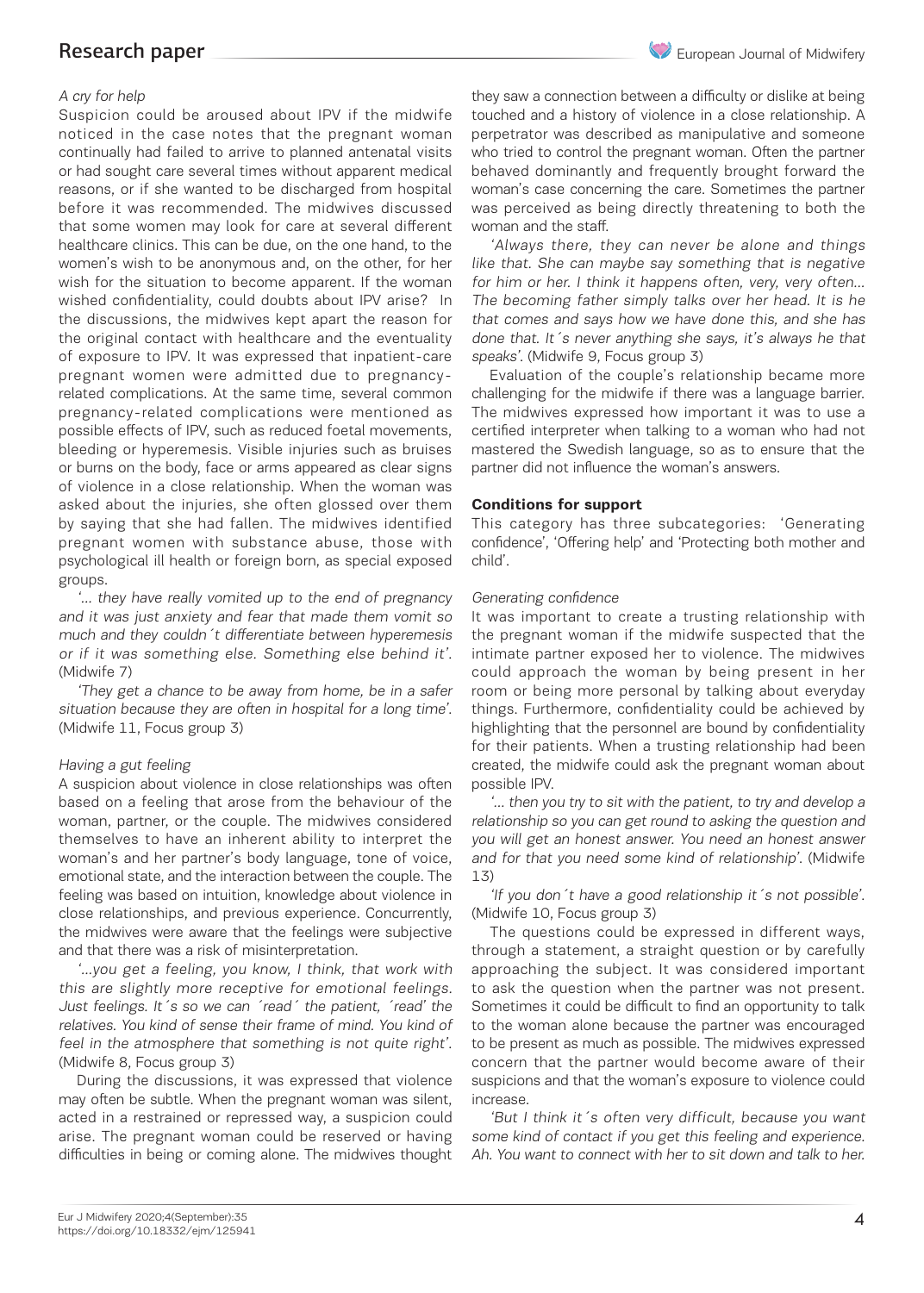But it´s very difficult to get contact with her just because we want information. If we do, she maybe suspects and then we have caused a bigger problem. More. That she is exposed to more violence. Why shouldn´t he be here?'. (Midwife 16, Focus group 4)

#### Offering help

The midwives considered that it was their duty to inform the pregnant woman about possible areas for help in the event of established or suspected violence. They could, for example, refer her to a welfare officer, women's aid or social service worker, and, with the women's permission, help her to contact the police. When the midwives had a strong suspicion that the woman had been exposed to violence, it was frustrating when the woman declined help, because the midwives were not able to act against the woman's wishes. Also, in case of established violence in a close relationship, it occurred that the woman refused to be offered help. Although the midwives expressed a sense of insufficiency, they usually felt they could help the hospitalized woman. They saw it as their task to support and strengthen the pregnant woman during the care period. By highlighting the woman's value and ability, they felt they could 'saw a seed' wish that in turn could lead to a possible change in the pregnant woman's life.

'We are midwives, we deliver, and we have our ways to try and solve the situation. That's how we are, to always act. To help, help, help etc'. (Midwife 4)

'Or how? It's like that for people early in their lives and there are a lot of horrible things that happen if you don´t do something so I think you have an inbuilt protective instinct. It shouldn't be like this... It's something that is very much against the norm and something has to be done even if the woman doesn´t want help I think that it always says this isn´t normal… You can say you open a door, you open the door and say "there´s a high ceiling" here we can talk about it'. (Midwife 2, Focus group 1)

#### Protecting both mother and baby

The midwives had a strong desire to protect both the woman and the unborn baby. They considered themselves to have greater authority to act for the unborn baby than for the woman. When there was already another child in the family there was an obligation to report to the social services, which the midwives felt supported their actions. It occurred that notification to the social services was performed during the pregnancy and the midwife found it frustrating that any action first took place when the baby was born. In addition, the woman could perceive a report to the social services as a threat, because she thought it could lead to her not being able to keep the baby after birth. The midwives meant that it was difficult to make a report based on a feeling or suspicion. They felt that acting for the best of the baby did not imply a better situation for the mother. They also felt anxiety that the violence against the woman could increase if the partner became aware that a report had been made.

'No, but it feels as if we have more authority as far as

children are concerned. It 's like this, even if the parents don´t think it´s alright so can we say "No, we will make a report, we want the social services to come". But you don´t do this if the woman is exposed to violence from her man'. (Midwife 14, Focus group 4)

#### **Barriers for giving support**

This category has three subcategories: 'Organisational conditions', 'Lacking guidelines and education' and 'Influenced/affected by own feelings'.

#### Organisational conditions

The midwives felt that the conditions at the workplace could be an obstacle to give care to a suspected or already identified violence-exposed pregnant woman. It appeared that midwives had insufficient time at work for all commitments and subsequently also a lack of time to observe for possible signs of violence. High workload meant that medical procedures were prioritized. The midwives managed to give this delicate task attention only by re-prioritizing their work and extending the care period as well as receiving help from colleagues. During medical rounds and when reporting to colleagues, the midwife was able to convey her suspicions to other midwives, doctors and nurses. The design of the wards enabled free access for visitors and could lead to an uncertain situation for both the pregnant woman and the midwife in the event of a direct threat. One obstacle to being able to act was perceived to be that today's care is highly specialized and that there was the risk of the woman 'falling between the chairs'.

'Yes, you don´t have much time to sit down and talk. We don´t have time'. (Midwife 5)

'It´s such a little thing. When you see something, you have to deal with you must know you have the time it takes'. (Midwife 6). 'Yes'. (Midwife 5). 'And there´s not always that so maybe we close our eyes instead. I think it's very possible this happens'. (Midwife 6, Focus group 2).

#### Lacking guidelines and education

The midwives stated that they lacked knowledge of violence in close relationships. The majority had not received training about the subject during their midwifery education. The employer offered no further training on the subject, so the midwives themselves had to take the initiative to gain more knowledge. They experienced a lack of up-todate guidelines and could feel perplexed when they had a suspicion or identified a pregnant woman exposed to violence. No matter what knowledge they had, the midwives felt a responsibility to act. The midwives had a desire to get feedback on their actions in order to be able to confirm that they had acted correctly.

'You must have an official plan, that if you start asking this question you must have a plan for what I should do. Because before you have that you can´t start to ask'. (Midwife 1, Focus group 1)

#### Influenced/affected by own feelings

The meeting with a suspected or identified woman exposed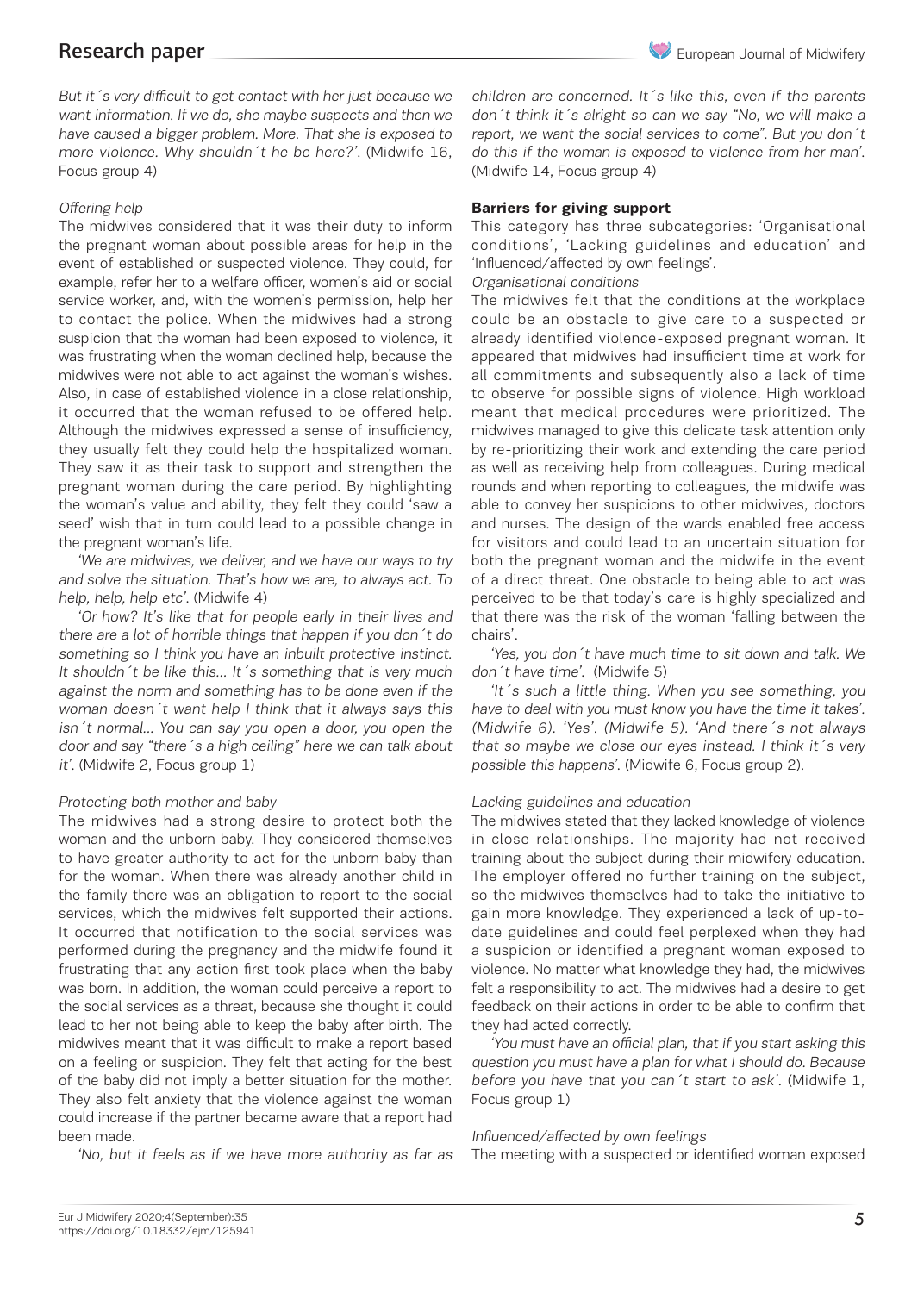to violence caused many emotions among the midwives. Different experiences influenced their way of dealing with their own feelings. They could feel lonely in the situation and any action demanded courage. The perpetrator could give a sense of insecurity. The midwives gave more of themselves in the care of a woman who was suspected of being exposed to IPV. It was also perceived as difficult to drop the thoughts about the woman's situation when work was finished for the day.

'It´s patients you met quite a while ago. You don´t forget them. You remember the situation as if it was yesterday. When there has been something. It's not something you just let go when it's all over. No, you carry it with you the whole time. And sometimes wonder what happened to them?'. (Midwife 15, Focus group 4)

#### **DISCUSSION**

The main finding was that, for the in-hospital care midwives considered, it was the responsibility of the midwives working at the ANC to identify violence-exposed women. They renounced their own responsibility and transferred it to their colleagues at ANC. This is in conflict to the Mezey et al.<sup>31</sup> findings where the midwives felt that all healthcare professionals should have knowledge of the subject and share the responsibility to detect violence. Also, Mauri et al.<sup>30</sup> showed that midwives, working in both ANC and in-hospital prenatal wards, felt that to ask on routine was necessary. The National Board of Health and Welfare in Sweden recommended already in 2014, that all healthcare professionals in case of suspicion of DV should ask respectfully and privately about the cause of signs or symptoms of violence<sup>28</sup>. This shows clearly that there is a need for support to the midwives working at in-hospital wards, in the form of education and time, to integrate this difficult task into their work.

The midwives working at in-hospital prenatal care might suspect IPV if the pregnant woman was absent from scheduled visits or frequently sought care without obvious medical cause. Previous studies show that diffuse problems such as obscure stomach problems, back problems, anxiety, depression and stress could be interpreted as signs of violence32,40. Women living in a dysfunctional relationship with violence were more likely to be higher users of healthcare services<sup>38</sup>, although the response from healthcare in relation to DV is often inadequate and women exposed to violence often remain undetected, pregnant women being no exception<sup>39</sup>. Visible injuries such as bruises were identified as clear signs by the in-patient care midwives, which is also supported by previous research where midwives working at ANCs are interviewed<sup>32</sup>. The respondents showed awareness about that pregnancy-related complications such as hyperemesis, bleeding, or decreased foetal movements, which could occur because of IPV. They also expressed that it is important that all midwives should have up-to-date knowledge of the symptoms and signs of violence, which is supported by the Swedish National Board of Health and Welfare<sup>28</sup>. In contrast, according to earlier research, DV is a social problem that is not included in the midwife's medical

area of expertise<sup>31</sup>. The in-hospital care midwives said that they strived to supporting pregnant women who already were identified as exposed to violence or if there was a suspicion about the pregnant woman having a dysfunctional relationship where IPV occurred. The main hindrances for giving support were both the work-place design and the routines that constituted a barrier. Also, the midwives own emotional state could affect their handling of the situation with the violence-exposed woman. This result shows clearly that the care provider needs to support and take a greater responsibility for the midwives working situation regarding this delicate issue. Knowledge and education about violence against women need to be increased, as supported by the National Board of Health and Welfare in Sweden<sup>28</sup>. Also, there is a responsibility to develop guidelines to follow rests on the healthcare providers. Resources are needed for this gender-based matter.

The midwives working at in-hospital wards expressed that suspicion of DV could be an emotion that arose from the behaviour of the pregnant woman, the partner, or the couple. Earlier research supports this result, i.e. when the partners behaviour is manipulative or controlling<sup>31,32</sup> and if the woman was quiet, restrained, or suppressed<sup>40</sup>. More education and training are obvious needs to strengthen midwives to handle those situations and have been shown to increase the knowledge and the readiness to  $ask<sup>41</sup>$ . However, the detection of violence and referral of victims of violence is low<sup>41</sup>. There is no direct evidence that by asking on routine harms women, and the Cochrane systematic review by O'Doherty et al.<sup>33</sup> shows that asking on routine increases the identification of women experiencing IPV. However, it is known that when woman leave an abusive relationship it is the time of greatest risk for serious escalation in violence, including homicide. Encouraging disclosure without a functioning system of care in place to help women and children can be harmful.

The participants identified women of foreign origin as a particularly vulnerable group. Language impairment made it difficult to identify violence in close relationships, which is supported by previous research<sup>42,43</sup>. This is a vulnerable group because of the language barrier and limited knowledge about the new country's laws and judicial system, as well as what the society can offer for support.

To establish a trusting relationship with the pregnant women was, in the present study, expressed as necessary before asking a question about possible violence. This result has been demonstrated in several studies<sup>30,42-44</sup>. Otherwise, the issue can be perceived negatively and cause damage to the midwife's relationship with the woman $52,42,43$ . According to Spangaro et al.<sup>16</sup>, confidence in the midwife was the main reason why the violence-exposed pregnant woman chose to disclose her vulnerable situation. By conveying an openness, the midwife can also work towards gaining the woman's confidence so that she dares to report any vulnerability. According to Halldórsdóttir and Karlsdóttir<sup>17</sup>, the midwife's ability to strengthen the woman is part of the interpersonal skills. However, the midwife must have respect for the woman's self-determination and informed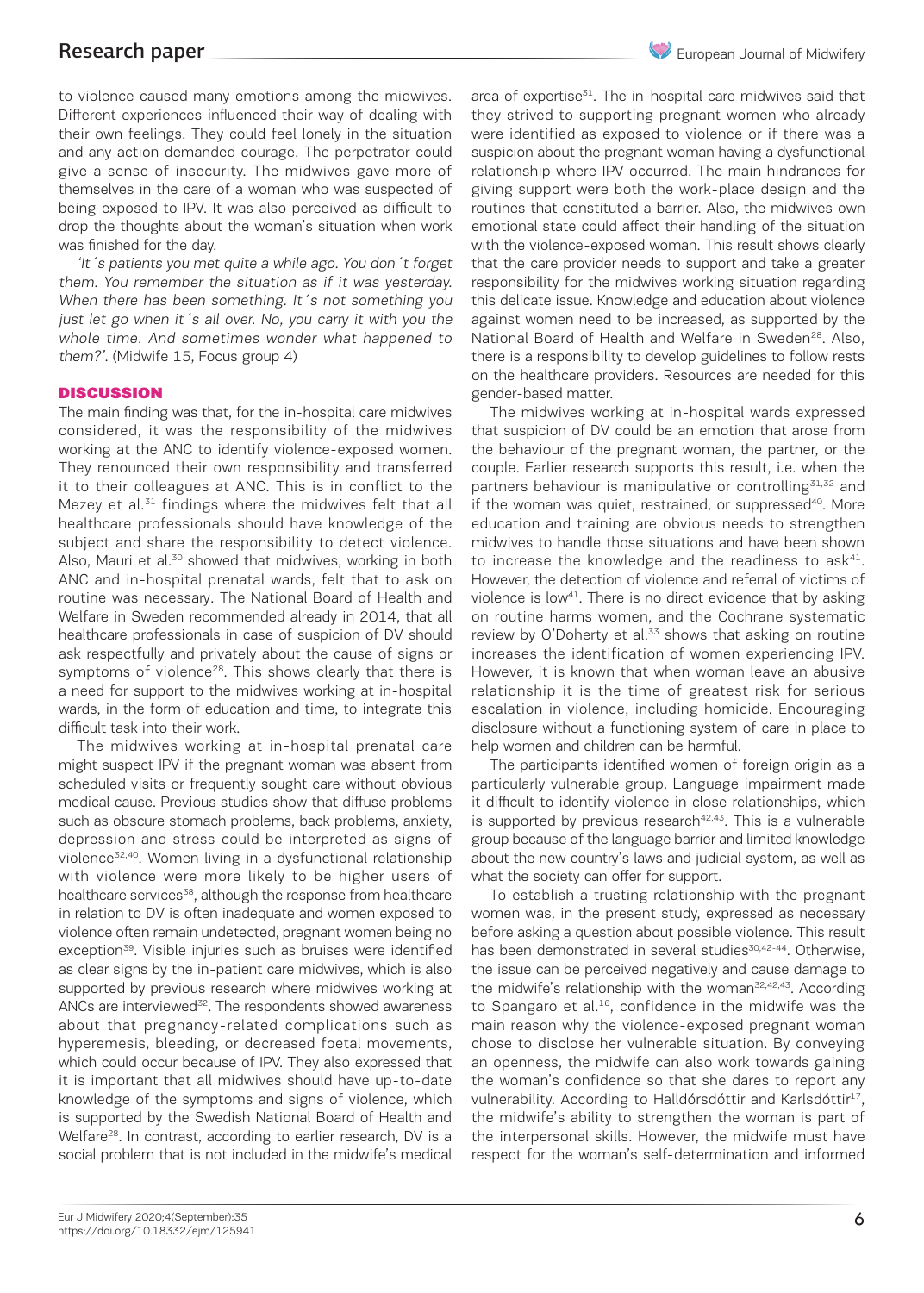decision<sup>32</sup>. The maternity midwife can, through a respectful approach, inform the violence-exposed pregnant woman about the help that society has to offer and provide telephone numbers, for example the Women's Support Line's national support telephone number, for any future help contact. When a midwife suspects that a pregnant woman is subjected to IPV, she is confronted with a very complex and difficult situation. More education and support to in-hospital midwives are needed to strengthen their ability to support women in situations where they have a suspicion of IPV. Routines for how to ask and what to do must be clear to everyone.

Lack of continuity of care between ANC and in-hospital prenatal ward hindered the ability of midwives to engage with the pregnant woman. Midwives working in a hospital have the same responsibility to be aware of violence and to establish a trusting relationship with the pregnant woman<sup>28</sup>. It can be easy for in-hospital midwives to neglect their responsibility because of insecurity about how to handle the delicate situation. Continuity of care must be developed between ANC and in-hospital maternity care. A woman-centred approach must be the key and can be achieved by providing care within a midwifery continuity of care model<sup>45</sup>.

The findings showed that when the midwives had identified a violence-exposed pregnant women, they felt an obligation to offer professional help. They also felt inadequate in their own ability to deal with this sensitive issue. To be able to refer to another professional such as a psychologist, welfare officer, social secretary, or to a woman's shelter, could give a sense of security. According to Mauri et al.<sup>30</sup>, midwives emphasized the importance of interdisciplinary care and referral to professional help, as they did not consider themselves able to take full responsibility. This highlights the very important issue that the employer has indeed a responsibility to ensure that also midwives working in hospitals should know what kind of professional help is available in these situations.

The in-hospital midwives felt a responsibility to protect the coming child when a pregnant woman was exposed to IPV. As in previous research $31,32,42$ , the midwives revealed frustration when the pregnant woman refused help. Like the findings in the study by Finnbogadóttir and Dykes $32$ , it emerged that midwives experienced a dilemma between the professional obligation to protect the mother and the coming child, and the woman's unwillingness to change her situation, as well as the fact that the unborn child was not yet considered a legal person. When there was a child within the family, a notification according to the Social Services Act (SFS 2001: 453)<sup>46</sup> could be felt as a safety measure, but an act for the best interests of the child did not necessarily mean an improved situation for the mother.

Lack of time was a significant barrier. High workloads resulted in the prioritization of medical measures, which is reinforced by previous research<sup>30,42,43</sup>. Although, the in-hospital midwives tried to handle the situation by prioritizing their tasks. Support from colleagues was felt to be important in dealing with this delicate situation. This

is also strengthened by previous research $32$ . For midwives working in hospital, the present study highlighted another barrier. This was a lack of a place where they could talk privately with the woman. This was mentioned as a specific hindrance to communicating with women in the hospital setting and may therefore be unique to in-hospital perinatal wards. The organization of hospital care must be easily able to bridge this hindrance if there is a willingness from the organization to solve the problem about privacy.

An additional barrier, which was mentioned by the inhospital midwives, was that education and action plans failed when they detected a pregnant woman exposed to IPV. The midwives felt saddened about the situation, but also a responsibility to act. Furthermore, the midwives felt a lack of feedback in cases where they had acted. They demanded training programs about DV which they mentioned as a way to increase their knowledge and confidence in dealing with IPV. This problem was also noticed by Baird et al.<sup>42</sup>. An easily accessible and clear plan of action should be provided to support the midwives when meeting with a pregnant woman who is exposed to IPV. The action plan should include proposals for possible action and contain contact information for authorities that may need to be involved in supporting the woman.

The participants expressed that they felt alone in dealing with the situation and that action requires courage from the midwife, which is also evident in previous research<sup>32</sup>. Mezey et al.<sup>31</sup> showed that personal experience of violence could contribute to making the midwife feel uncomfortable about asking questions on violence in close relationships. Fear of asking the question could prevent midwives from identifying a violence-exposed pregnant woman<sup>44</sup>.

#### **Strengths and limitations**

According to Kruger and Casey<sup>35</sup>, the optimal size for the focus group when the topic is sensitive is four to five participants. However, due to difficulties with the recruitment there were only two people in one of the groups, but the discussion was fruitful. The credibility of presented findings is confirmed by presented dialogue interactions in the focus groups. One limitation is the transferability of the findings, which are limited to the demographic area in which the study was performed.

#### CONCLUSIONS

The results showed that the midwives working at inhospital prenatal wards considered that it was primarily the responsibility of midwives at ANC to ask routinely and disclose violence-exposed pregnant women. The midwives had limited experience in dealing with these women but identified several signs and symptoms that could cause suspicion. They felt uncomfortable in the situation and expressed a need for both education and a plan of action. The healthcare providers need to take on their responsibility and ensure education to all personnel, as well as having a clear plan of action when a pregnant woman is assessed as being violence-exposed. All midwives in the pregnant woman's care network should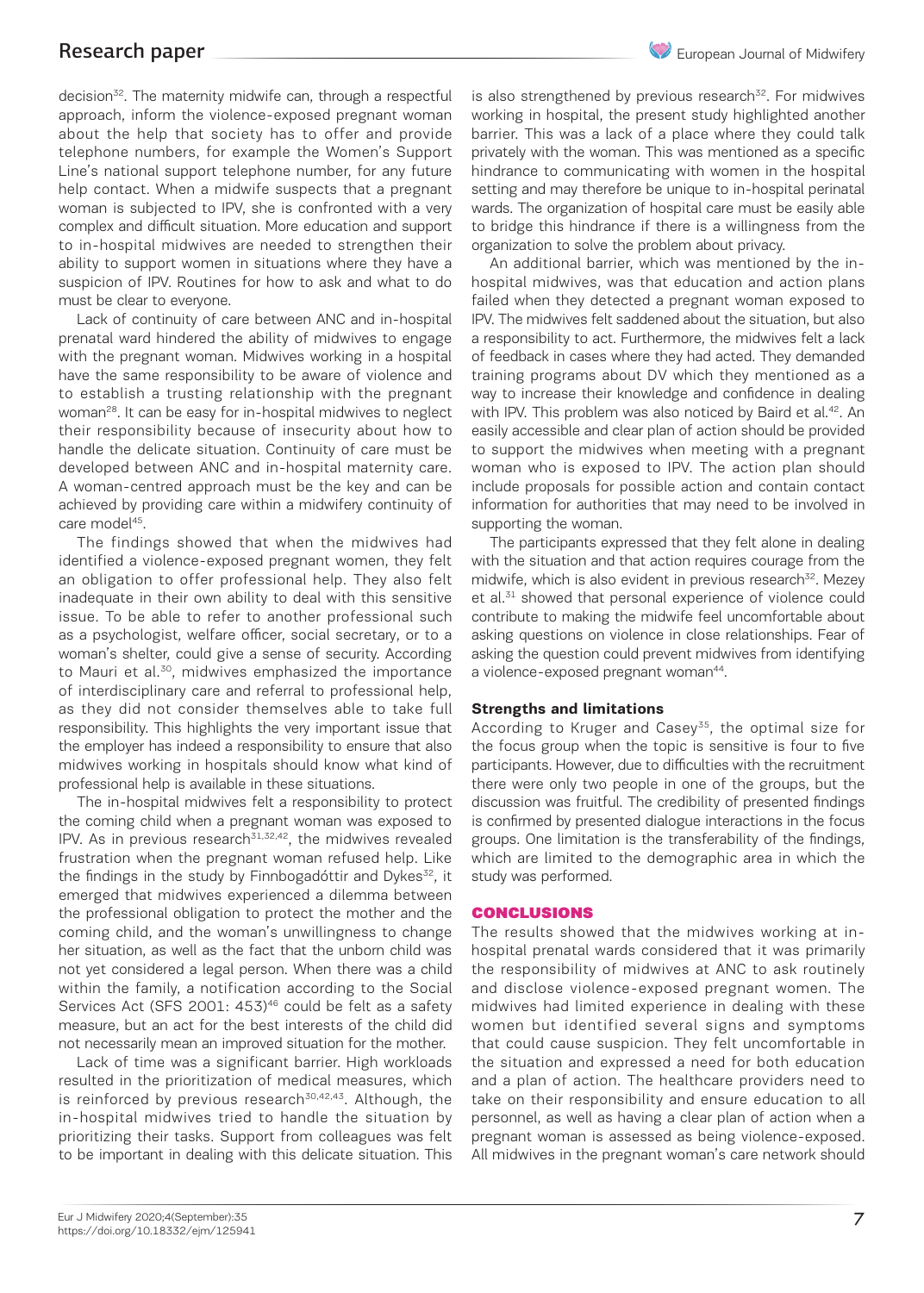have basic knowledge of violence in close relationships and a preparedness to support the vulnerable woman in the best possible way.

#### REFERENCES

- 1. World Health Organization. Global and regional estimates of violence against women: prevalence and health effects of intimate partner violence and non-partner sexual violence. Geneva, Switzerland: World Health Organization 2013. https://apps.who.int/iris/bitstream/ handle/10665/85239/9789241564625\_eng. pdf; jsessionid=A0A445D935EB657BDB032A97AA5FDD 4C?sequence=1. Accessed February 5, 2020.
- 2. NCK Nationellt Centrum för Kvinnofrid [The National Centre for Knowledge on Men's Violence against Women (NCK)]. Våld och hälsa: en undersökning om kvinnors och mäns våldsutsatthet samt kopplingen till hälsa. [Violence and health: a study about womens and mens exposure to violence as well as connection to health]. Uppsala, Sweden: 2014;1:3-94.
- 3. World Health Organization. WHO Multi-country Study on Women's Health and Domestic Violence against Women: Initial results on prevalence, health outcomes and women's responses. Geneva: World Health Organization; 2005. https://www.who.int/reproductivehealth/ publications/violence/24159358X/en/. Accessed February 5, 2020.
- 4. James L, Brody D, Hamilton Z. Risk factors for domestic violence during pregnancy: a metaanalytic review. Violence Vict. 2013;28(3):359-380. doi:10.1891/0886-6708.vv-d-12-00034
- 5. Finnbogadóttir H, Dykes A. Increasing prevalence and incidence of domestic violence during the pregnancy and one and a half year postpartum, as well as risk factors: -a longitudinal cohort study made in southern Sweden. BMC Pregnancy Childbirth. 2016;16:327. doi:10.1186/s12884-016-1122-6
- 6. Hedin LW, Grimstad H, Moller A, Schei B, Janson PO. Prevalence of physical and sexual abuse before and during pregnancy among Swedish couples. Acta Obstet Gynecol Scand. 1999;78(4):310-315. doi:10.1034/ j.1600-0412.1999.780407.x
- 7. Stenson K, Heimer G, Lundh C, Nordstrom ML, Saarinen H, Wenker A. The prevalence of violence investigated in a pregnant population in Sweden. J Psychosom Obstet Gynaecol. 2001;22(4):189-197. doi:10.3109/01674820109049973
- 8. Bailey BA. Partner violence during pregnancy: prevalence, effects, screening, and management. Int J Womens Health. 2010;2:183-197. doi:10.2147%2Fijwh.s8632
- 9. Finnbogadottir H, Dykes AK, Wann-Hansson C. Prevalence of domestic violence during pregnancy and related risk factors: a cross-sectional study in southern Sweden. BMC Womens Health. 2014;14(1). doi:10.1186/1472-6874-14-63
- 10. Finnbogadottir H, Dejin-Karlsson E, Dykes AK. A multicentre cohort study shows no association between experienced violence and labour dystocia in nulliparous

women at term. BMC Pregnancy Childbirth. 2011;11(1). doi:10.1186/1471-2393-11-14

- 11. Finnbogadóttir H, Dykes AK, Wann-Hansson C. Prevalence and incidence of domestic violence during pregnancy and associated risk factors: a longitudinal cohort study in the south of Sweden. BMC Pregnancy Childbirth. 2016;(16):228. doi:10.1186/s12884-016- 1017-6
- 12. Lau Y. Does pregnancy provide immunity from intimate partner abuse among Hong Kong Chinese women?. Soc Sci Med. 2005;61(2):365-377. doi:10.1016/j. socscimed.2004.12.002
- 13. Brownridge DA, Taillieu TL, Tyler KA, Tiwari A, Ko Ling C, Santos SC. Pregnancy and intimate partner violence: risk factors, severity, and health effects. Violence Against Women. 2011;17(7):858-881. doi:10.1177/1077801211412547
- 14. Finnbogadottir H, Dykes AK, Wann-Hansson C. Struggling to survive for the sake of the unborn baby: a grounded theory model of exposure to intimate partner violence during pregnancy. BMC Pregnancy Childbirth. 2014;14(1). doi:10.1186/1471-2393-14-293
- 15. Engnes K, Liden E, Lundgren I. Experiences of being exposed to intimate partner violence during pregnancy. Int J Qual Stud Health Well-being. 2012;7:11199. doi:10.3402/qhw.v7i0.11199
- 16. Spangaro J, Koziol-McLain J, Zwi A, Rutherford A, Frail MA, Ruane J. Deciding to tell: Qualitative configurational analysis of decisions to disclose experience of intimate partner violence in antenatal care. Soc Sci Med. 2016;154:45-53. doi:10.1016/j. socscimed.2016.02.032
- 17. Halldorsdottir S, Karlsdottir SI. The primacy of the good midwife in midwifery services: an evolving theory of professionalism in midwifery. Scand J Caring Sci. 2011;25(4):806-817. doi:10.1111/j.1471- 6712.2011.00886.x
- 18. Howard LM, Oram S, Galley H, Trevillion K, Feder G. Domestic violence and perinatal mental disorders: a systematic review and meta-analysis. PLoS Med. 2013;10(5):e1001452. doi:10.1371/journal. pmed.1001452
- 19. Sunnqvist C, Sjostrom K, Finnbogadottir H. Depressive symptoms during pregnancy and postpartum in women and use of antidepressant treatment - a longitudinal cohort study. Int J Womens Health. 2019;11:109-117. doi:10.2147/IJWH.S185930
- 20. Bacchus L, Mezey G, Bewley S. Domestic violence: prevalence in pregnant women and associations with physical and psychological health. Eur J Obstet Gynecol Reprod Biol. 2004;113(1):6-11. doi:10.1016/S0301- 2115(03)00326-9
- 21. Hassan M, Kashanian M, Hassan M, Roohi M, Yousefi H. Maternal outcomes of intimate partner violence during pregnancy: study in Iran. Public Health. 2014;128(5):410-415. doi:10.1016/j. puhe.2013.11.007
- 22. Schei B, Lukasse M, Ryding EL, et al. A history of abuse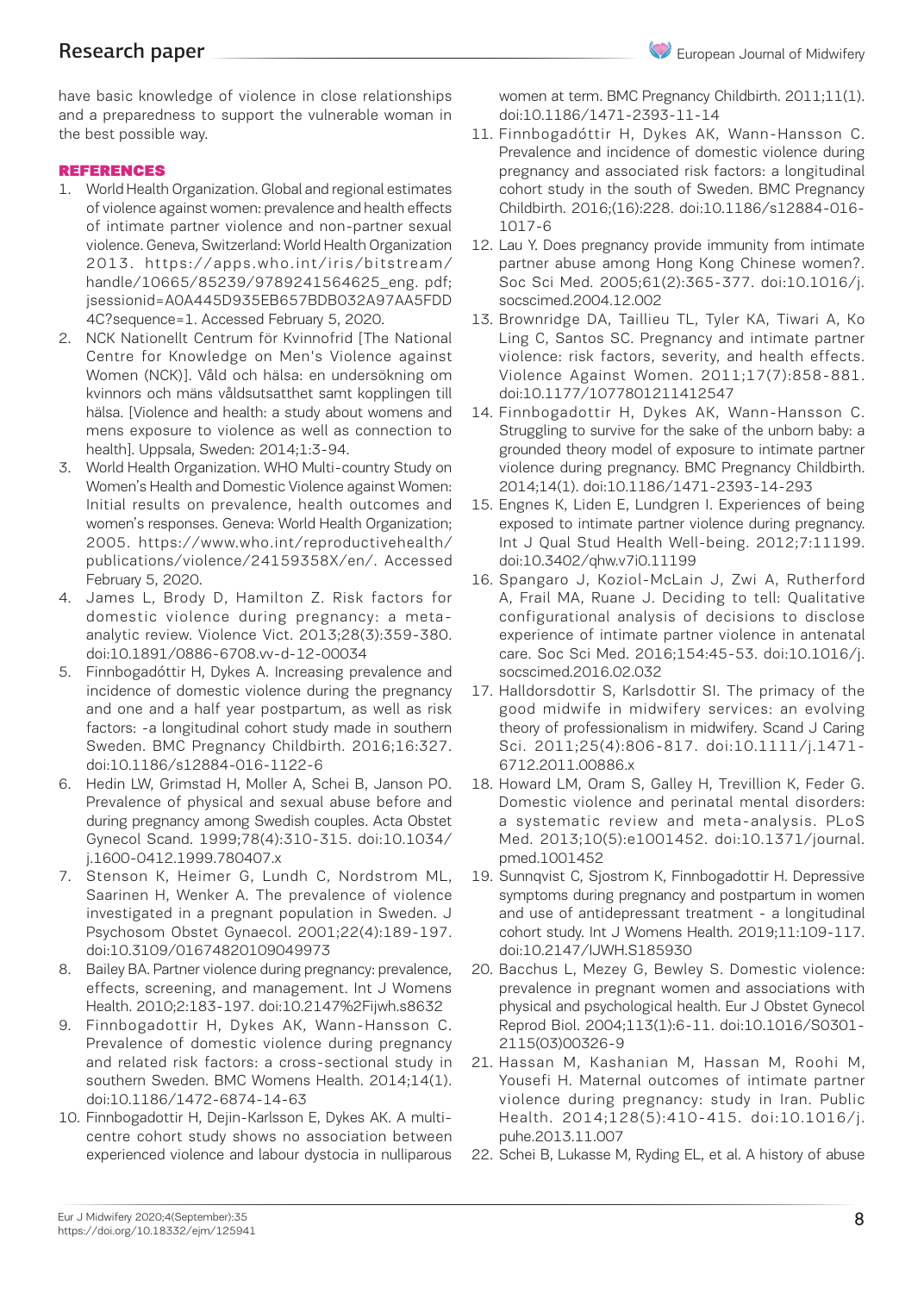and operative delivery - results from a European multicountry cohort study. PLoS One. 2014;9(1):e87579. doi:10.1371/journal.pone.0087579

- 23. Meuleners LB, Lee AH, Janssen PA, Fraser ML. Maternal and foetal outcomes among pregnant women hospitalised due to interpersonal violence: a population based study in Western Australia, 2002-2008. BMC Pregnancy Childbirth. 2011;11(1). doi:10.1186/1471- 2393-11-70
- 24. Shah PS, Shah J. Knowledge Synthesis Group on Determinants of Preterm/LBW Births: Maternal exposure to domestic violence and pregnancy and birth outcomes: a systematic review and metaanalyses. J Womens Health. 2010;19(11):2017-2031. doi:10.1089/jwh.2010.2051
- 25. Donovan BM, Spracklen CN, Schweizer ML, Ryckman KK, Saftlas AF. Intimate partner violence during pregnancy and the risk for adverse infant outcomes: a systematic review and meta-analysis. BJOG. 2016;123(8):1289- 1299. doi:10.1111/1471-0528.13928
- 26. Taft A, O'Doherty L, Hegarty K, Ramsay J, Davidson L, Feder G. Screening women for intimate partner violence in healthcare settings. Cochrane Database Syst Rev. 2015(7):CD007007. doi:10.1002/14651858. CD007007.pub3
- 27. Jahanfar S, Janssen PA, Howard LM, Dowswell T. Interventions for preventing or reducing domestic violence against pregnant women. Cochrane Database Syst Rev. 2013;(2):CD009414. doi:10.1002/14651858.CD009414.pub2
- 28. Socialstyrelsen [The National Board of Health and Welfare]. Att vilja se, vilja veta och att våga fråga. Vägledning för att öka förutsättningarna att upptäcka våldsutsatthet [To want to see, to want to know and to dare to ask. Guidance for increasing the chances of detecting victims of violence]. https://www. socialstyrelsen.se/globalassets/sharepoint-dokument/ artikelkatalog/vagledning/2014-10-30.pdf. Accessed February 5, 2020.
- 29. SFOG Svensk Förening för Obstetrik & Gynekologi: Mödrahälsovård Sexuell och Reproduktiv Hälsa [SFOG Swedish Society of Obstertics and Gynecology. Maternal Health Care Sexual and Reproductive Health]. 2016;76:1-105.
- 30. Mauri E, Nespoli A, Persico G, Zobbi V. Domestic violence during pregnancy: Midwives' experiences. Midwifery. 2015;31(5):498-504. doi:10.1016/j. midw.2015.02.002
- 31. Mezey G, Bacchus L, Haworth A, Bewley S. Midwives' perceptions and experiences of routine enquiry for domestic violence. BJOG. 2003;110(8):744-752. doi:10.1111/j.1471-0528.2003.01263.x
- 32. Finnbogadottir H, Dykes AK. Midwives' awareness and experiences regarding domestic violence among pregnant women in southern Sweden. Midwifery. 2012;28(2):181-189. doi:10.1016/j. midw.2010.11.010
- 33. O'Doherty L, Taft A, Hegarty K, Ramsay J, Davidson L,

Feder G. Screening women for intimate partner violence in healthcare settings: abridged Cochrane systematic review and meta-analysis. BMJ. 2014;348:g2913. doi:10.1136/bmj.g2913

- 34. Garcia-Moreno C, Hegarty K, d'Oliveira AF, Koziol-McLain J, Colombini M, Feder G. The health-systems response to violence against women. Lancet. 2015;385(9977):1567-1579. doi:10.1016/S0140- 6736(14)61837-7
- 35. Krueger RA, Casey MA. Focus groups : a practical guide for applied research. 4th ed. Thousand Oaks, CA: Sage Publications; 2009.
- 36. Burnard P, Gill P, Stewart K, Treasure E, Chadwick B. Analysing and presenting qualitative data. Br Dent J. 2008;204(8):429-432. doi:10.1038/sj.bdj.2008.292
- 37. World Medical Association. World Medical Association Declaration of Helsinki: Ethical Principles for Medical Research Involving Human Subjects. https://www. wma.net/policies-post/wma-declaration-of-helsinkiethical-principles-for-medical-research-involvinghuman-subjects/. Published 2013. Accessed February 5, 2020.
- 38. Boursnell M, Prosser S. Increasing identification of domestic violence in emergency departments: a collaborative contribution to increasing the quality of practice of emergency nurses. Contemp Nurse. 2010;35(1):35-46. doi:10.5172/conu.2010.35.1.035
- 39. Van der Wath A, van Wyk N, Janse van Rensburg E. Emergency nurses' experiences of caring for survivors of intimate partner violence. J Adv Nurs. 2013;69(10):2242-2252. doi:10.1111/jan.12099
- 40. Lukasse M, Schei B, Vangen S, Oian P. Childhood abuse and common complaints in pregnancy. Birth. 2009;36(3):190-199. doi:10.1111/j.1523- 536X.2009.00323.x
- 41. Baird KM, Saito AS, Eustace J, Creedy DK. Effectiveness of training to promote routine enquiry for domestic violence by midwives and nurses: A pre-post evaluation study. Women Birth. 2018;31(4):285-291. doi:10.1016/j.wombi.2017.10.014
- 42. Baird K, Salmon D, White P. A five year follow-up study of the Bristol pregnancy domestic violence programme to promote routine enquiry. Midwifery. 2013;29(8):1003- 1010. doi:10.1016/j.midw.2013.01.007
- 43. Stenson K, Sidenvall B, Heimer G. Midwives' experiences of routine antenatal questioning relating to men's violence against women. Midwifery. 2005;21(4):311- 321. doi:10.1016/j.midw.2005.01.002
- 44. Eustace J, Baird K, Saito AS, Creedy DK. Midwives' experiences of routine enquiry for intimate partner violence in pregnancy. Women Birth. 2016;29(6):503- 510. doi:10.1016/j.wombi.2016.04.010
- 45. Sandall J, Soltani H, Gates S, Shennan A, Devane D. Midwife-led continuity models versus other models of care for childbearing women. Cochrane Database Syst Rev. 2016;4:CD004667. doi:10.1002/14651858. CD004667
- 46. Regeringskansliets rättsdatabaser: SFS (2001:453).